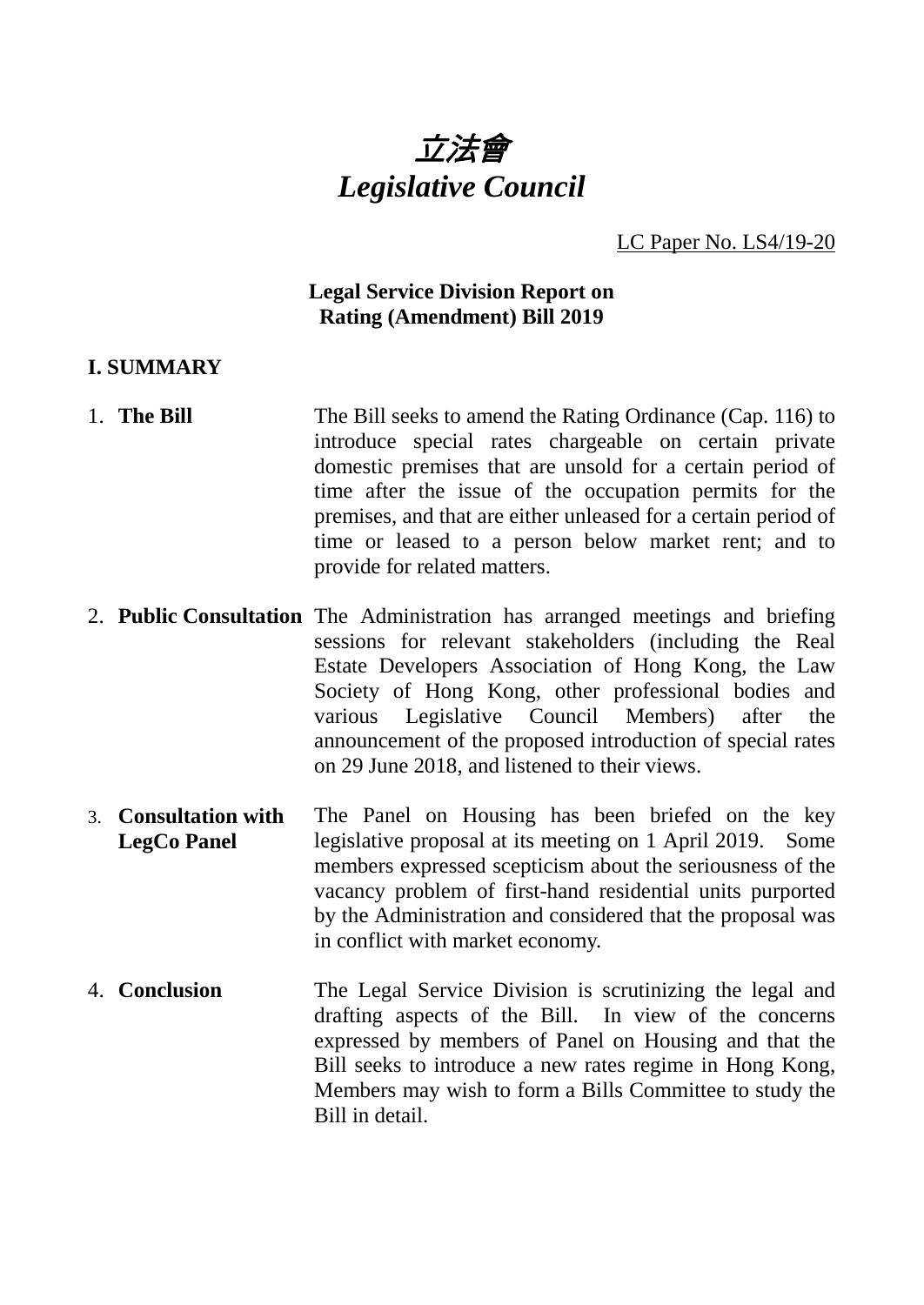#### **II. REPORT**

The date of First Reading of the Bill is 23 October 2019. Members may refer to the Legislative Council ("LegCo") Brief (File Ref.: HDCR4-3/PH/10-5/30) issued by the Transport and Housing Bureau on 11 September 2019 for further details.

# **Object of the Bill**

2. The object of the Bill is to amend the Rating Ordinance (Cap. 116) to introduce special rates chargeable on certain private domestic premises ("Special Rates") that are unsold for a certain period of time after the issue of the occupation permits ("OPs") for the premises, and that are either unleased for a certain period of time or leased to a person below market rent.

#### **Background**

3. Under Cap. 116, all properties in Hong Kong (except for certain exempted properties) are liable to rating assessment, and rates payable for each property are charged at 5% of the assessed rateable value of the property concerned. Under section 21 of Cap. 116, both the owner and the occupier of the property are liable for payment of rates. In the absence of an agreement to the contrary between the owner and the occupier, the liability for payment of rates rests with the occupier.

4. On 29 June 2018, the Chief Executive ("CE") announced, among other new housing initiatives, the proposed introduction of Special Rates on vacant first-hand private residential units, with a view to encouraging more timely supply of such units. This Bill seeks to implement this new housing initiative. According to paragraph 3 of the LegCo Brief, the number of unsold first-hand private residential units in completed projects has been increasing in recent years<sup>[1](#page-1-0)</sup>. The Administration considers that such trend is undesirable in the face of a housing shortage and more effective measures have to be taken to encourage developers to expedite the supply of first-hand private residential units in completed projects. To this end, the Government proposes to amend Cap. 116 to introduce Special Rates on vacant first-hand private residential units.

#### **Provisions of the Bill**

5. The Bill seeks to introduce a new Special Rates regime targeting first-owners of first-hand private residential units with OPs issued for 12 months or

<span id="page-1-0"></span> <sup>1</sup> The increase is from around 4 000 units at end-March 2013 to around 9 000 units at end-March 2018. According to paragraph 2 of LC Paper No. CB(1)1277/18-19(01) dated 19 July 2019, the figure remains at around 9 000 units as at 31 March 2019.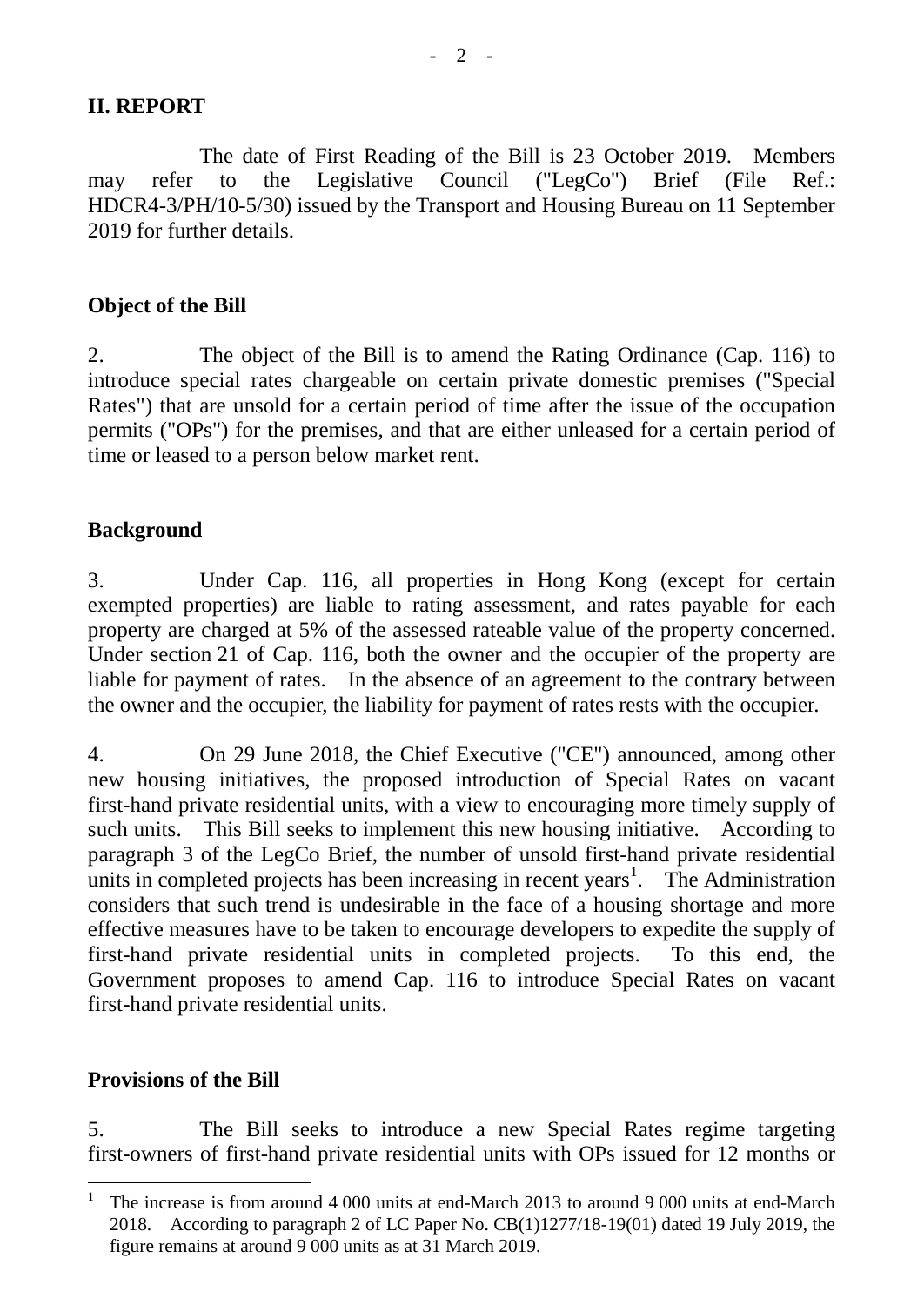more by adding a new Part XA to Cap. 116. The key features of the new Special Rates regime are set out in the following paragraphs.

6. Under the proposed new Part XA, a first-owner who holds a specified tenement on the last day of a reporting period would be liable to the Commissioner of Rating and Valuation ("CRV") for the payment of Special Rates, subject to certain exceptions. The proposed new Part XA of Cap. 116 consists of seven Divisions.

# Scope of application of Special Rates

7. Division 1 of the new Part XA (new sections 49A to 49C) provides for the scope of application of Special Rates. The new section 49C proposes that Special Rates would apply to a "specified tenement", namely a building or structure (or any part thereof) held as a distinct or separate holding and permitted for domestic use under the OP (new section 49A). On the other hand, Special Rates would not apply to the premises specified in section 2 of the new Schedule 1 to Cap. 116, which include premises held by the Government, subsidized housing and transitional housing, hotels and guesthouses, student quarters in schools and universities, hospitals and residential care homes etc. ("excluded premises"). Under the new section 49C of Cap. 116, the Secretary for Transport and Housing ("STH") may by notice published in the Gazette amend Schedule 1. Such notice would be subsidiary legislation subject to the negative vetting procedure of LegCo.

# Payment and calculation of Special Rates

8. Division 3 of the new Part XA (new sections 49J to 49N) provides for the payment of Special Rates.

9. Under the new section 49J, the liability for the payment of Special Rates would fall on a first-owner<sup>[2](#page-2-0)</sup> who holds a specified tenement on the last day of the relevant 12-month reporting period<sup>[3](#page-2-1)</sup>, subject to the following exceptions:

(a) where the specified tenement is leased to a person (other than a related party of the first-owner) under a stamped tenancy agreement at a rent not less than the market rent (new section  $49J(2)(a)^{4}$  $49J(2)(a)^{4}$ ;

<span id="page-2-0"></span> <sup>2</sup> Under the new section 49B, a first-owner of a specified tenement is the person who holds the specified tenement on its OP date.

<span id="page-2-1"></span> $3$  Under the new section 49A, "reporting period" means a first period or a subsequent period in relation to a specified tenement. A "first period" means either the 12-month period before the date on which the Bill comes into operation or the 12-month period beginning on the OP date of the specified tenement, depending on the OP date of the specified tenement. A "subsequent period" means a period of 12 months beginning on the date immediately after the first period for the specified tenement ends or each successive period of 12 months.

<span id="page-2-2"></span>Such lease should be in force for not less than 183 days in aggregate during the reporting period.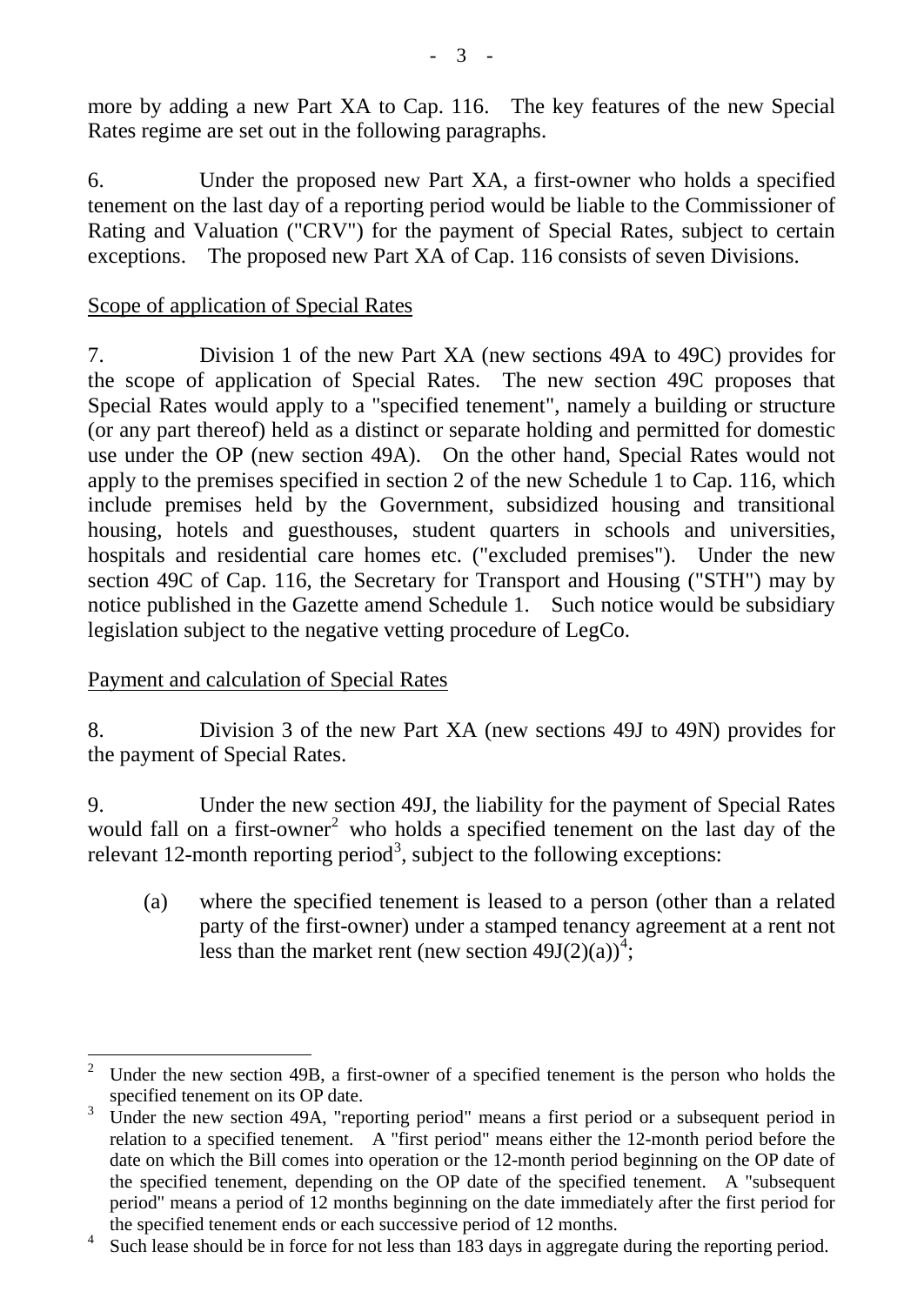- (b) where the specified tenement is provided by the first-owner as an employer to an employee of the first-owner as a place of residence (new section  $49J(2)(b)$ <sup>[5](#page-3-0)</sup>;
- (c) where an agreement for sale and purchase of the specified tenement entered into by the first-owner as vendor with another person (other than a related party of the first-owner) as purchaser is in force on the last day of the reporting period<sup>[6](#page-3-1)</sup> (new section 49J(2)(c));
- (d) where the first-owner does not hold any other specified tenement as a first-owner during the reporting period (new section 49J(2)(d)); or
- (e) where the specified tenement is an excluded premise (new section  $49J(2)(e)$ ).

10. Under the new section 49J(7), Special Rates chargeable on a specified tenement would be calculated at the rate specified in the new Schedule 2 to Cap. 116 of the rateable value of the specified tenement as at a certain date. The rate proposed in the new Schedule 2 is 200%. Under the new section 53A, STH may by notice amend Schedule 2. Such notice would be subsidiary legislation subject to the negative vetting procedure of LegCo.

11. Under the new section 49L, CRV may issue a demand note to a first-owner, who would be liable for the payment of Special Rates, specifying the amount of Special Rates required to be paid. Failure to pay Special Rates under a demand note would attract an additional charge of not exceeding 10% of the default amount (new section 49M). According to paragraph 12 of the LegCo Brief, based on the average rental yield of 2.4% for residential property in June 2019, Special Rates chargeable for one year would be roughly equal to 5% of the property value.

# Submission of returns for specified tenements

12. Division 2 of the new Part XA (new sections 49D to 49I) provides for the submission of returns. The new sections 49D and 49E propose that a first-owner who holds any specified tenements at any time during a 12-month reporting period must submit return(s)<sup>[7](#page-3-2)</sup> to CRV within 28 days after the end of the relevant reporting period. The return should set out the matters required under the new section 49F. A person who, without reasonable excuse, fails to submit returns to CRV would be liable on conviction to a fine of \$25,000 (new section 49E(5)).

<span id="page-3-0"></span> $5$  Such provision of specified tenement as a place of residence to an employee should be in force for not less than 183 days in aggregate during the reporting period.

<span id="page-3-1"></span> $6\text{ If a first-owner assigns a specified tenement to a related party on or after 29 June 2018 (i.e. the$ date of the announcement of the proposed Special Rates), the related party will become a first-owner liable under the Special Rates regime.

<span id="page-3-2"></span> $\frac{7}{1}$  It includes first returns and consolidated first returns (new section 49D), and subsequent returns and consolidated subsequent returns (new section 49E).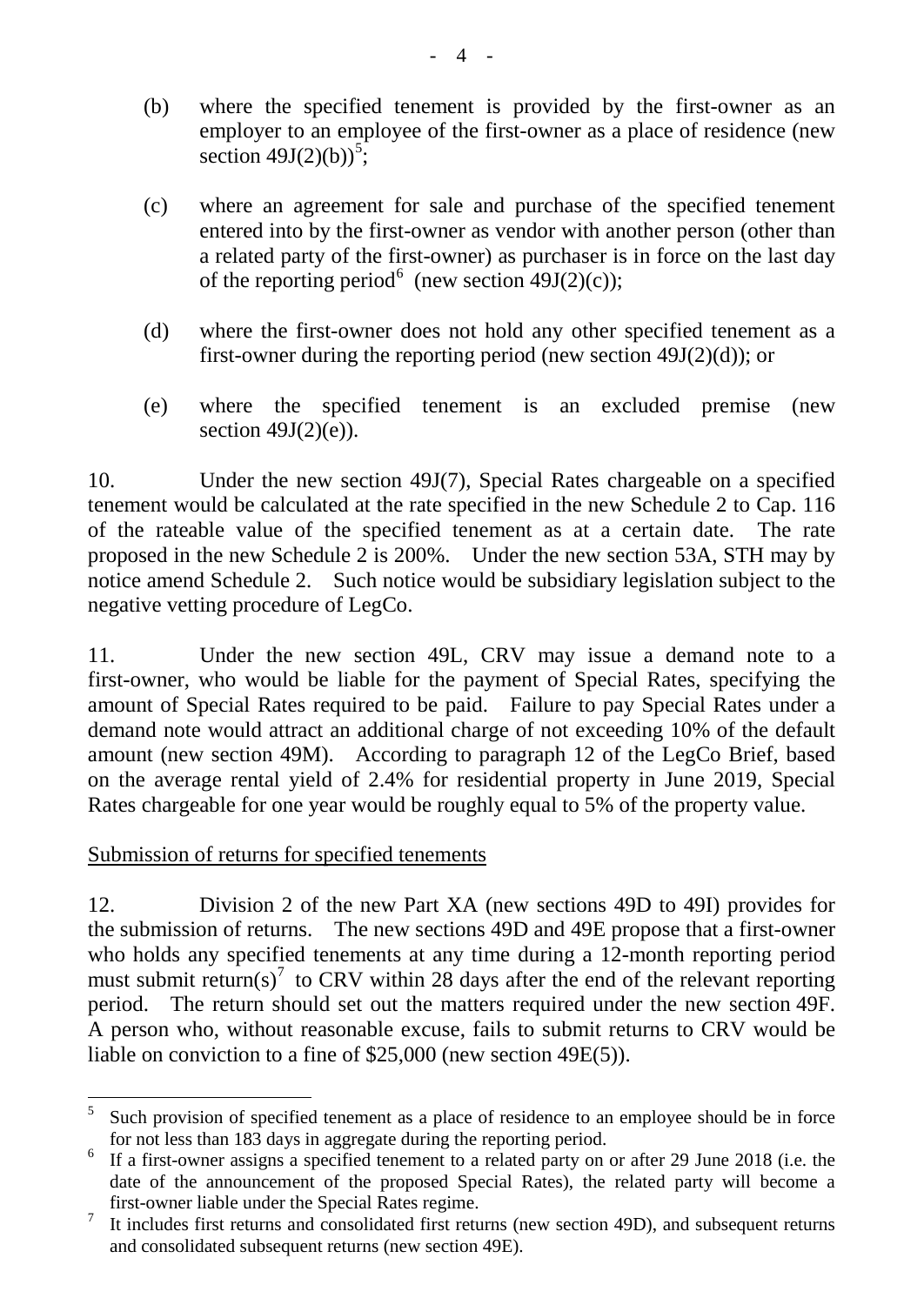### **Offences**

13. Division 4 of the new Part XA (new sections 49O to 49U) proposes other offences in relation to the implementation of Special Rates. These include knowingly or recklessly making false or misleading statements or representations in returns for specified tenements and documents relating to Special Rates as required by CRV (new section 49O), knowingly or recklessly providing false or misleading information to CRV (new section 49P), providing incorrect information to CRV (new section 49Q) and evasion of Special Rates (new section 49R).

14. The maximum penalties for the offences proposed under the new sections 49O, 49P and 49R would be a fine of \$100,000 and imprisonment for one year upon conviction. If these offences are committed with the consent or connivance of, or is attributable to the neglect or omission of, an officer (e.g. director, shadow director, company secretary, principal officer or manger or a person purporting to act in the above capacities) of the first-owner, then the officer concerned would also commit the offence and would be liable on conviction to the same penalties (new section 49U). A person who commits an offence under new section 49Q would be liable to a fine of \$50,000.

# Objections and Appeals

15. Division 5 of the new Part XA (new sections 49V to 49Y) seeks to provide for the objection mechanism by making reference to the existing Cap. 116. A first-owner who has been served a demand note by CRV and who disagrees with the notional rateable value of the specified tenement concerned or the liability for payment of Special Rates, may object to the demand note by serving a notice of objection on CRV within 28 days of service of the demand note. CRV must within six months thereafter inform the aggrieved person of his/ her decision.

16. If an aggrieved person is dissatisfied with CRV's decision made under Division 5, Division 6 of the new Part XA (new sections 49Z to 49ZD) proposes an appeal mechanism under which the aggrieved person may appeal to the Lands Tribunal within 28 days of service of the notice of CRV's relevant decision.

# Related and consequential amendments

17. The amendments proposed in clauses 7 to 10 of the Bill concern related and consequential amendments to the Lands Tribunal Rules (Cap. 17A), Inland Revenue Ordinance (Cap. 112) and the Electronic Transactions Ordinance (Cap. 553).

# **Commencement**

18. The Bill, if passed, would come into operation on the expiry of three months beginning on the day on which the enacted Ordinance is published in the Gazette.